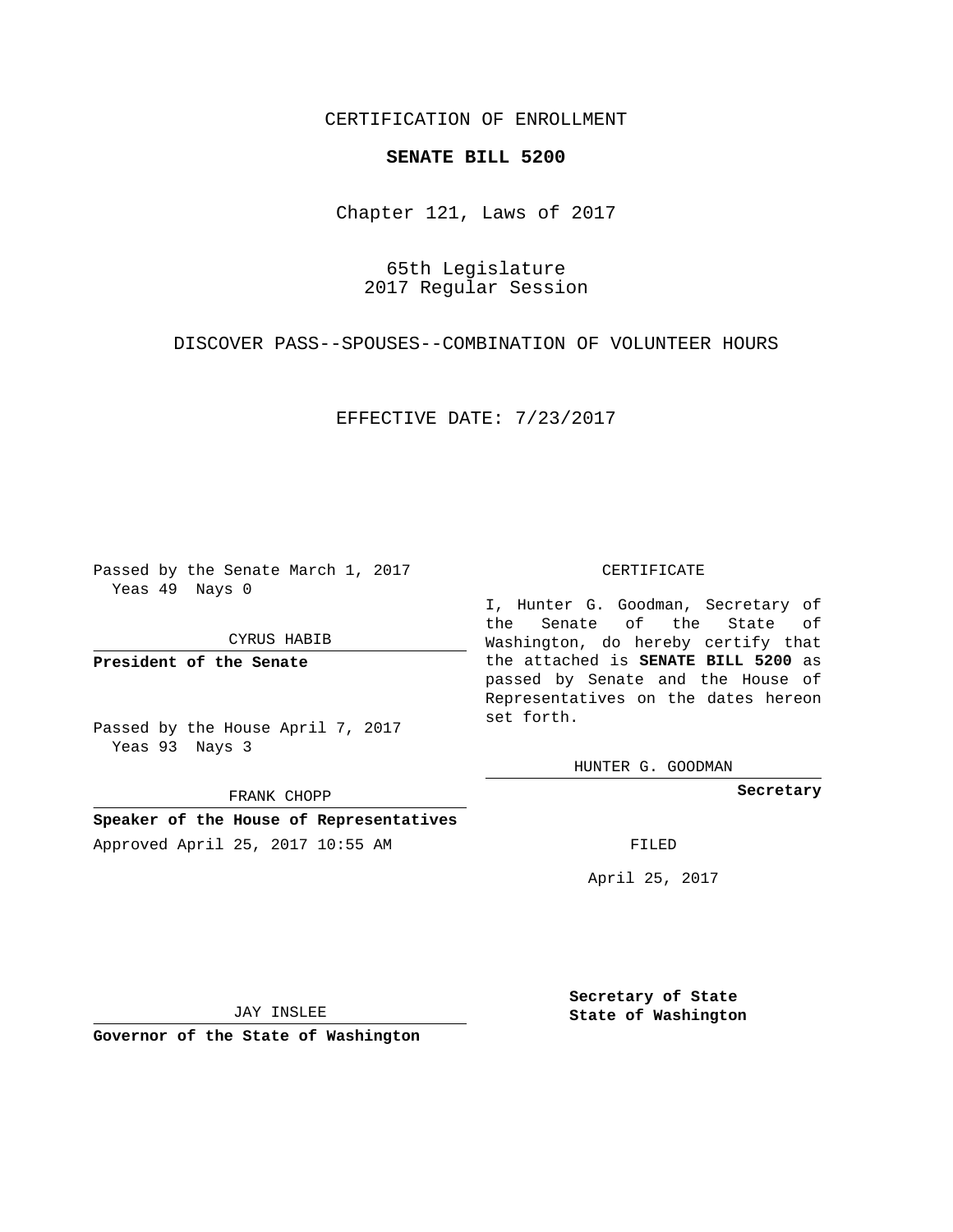## **SENATE BILL 5200**

Passed Legislature - 2017 Regular Session

**State of Washington 65th Legislature 2017 Regular Session By** Senators Becker, Warnick, Fain, Bailey, Brown, Hasegawa, and Rolfes

Read first time 01/16/17. Referred to Committee on Natural Resources & Parks.

1 AN ACT Relating to allowing spouses to combine volunteer hours 2 for purposes of receiving a complimentary discover pass; and amending 3 RCW 79A.80.020.

4 BE IT ENACTED BY THE LEGISLATURE OF THE STATE OF WASHINGTON:

5 **Sec. 1.** RCW 79A.80.020 and 2013 2nd sp.s. c 15 s 1 are each amended to read as follows:6

7 (1) Except as otherwise provided in this chapter, a discover pass 8 is required for any motor vehicle to:

(a) Park at any recreation site or lands; or9

10 (b) Operate on any recreation site or lands.

 (2) Except as provided in RCW 79A.80.110, the cost of a discover pass is thirty dollars. Every four years the office of financial management must review the cost of the discover pass and, if necessary, recommend to the legislature an adjustment to the cost of 15 the discover pass to account for inflation.

 (3) A discover pass is valid for one year beginning from the date that the discover pass is marked for activation. The activation date may differ from the purchase date pursuant to any policies developed 19 by the agencies.

20 (4) Sales of discover passes must be consistent with RCW 21 79A.80.100.